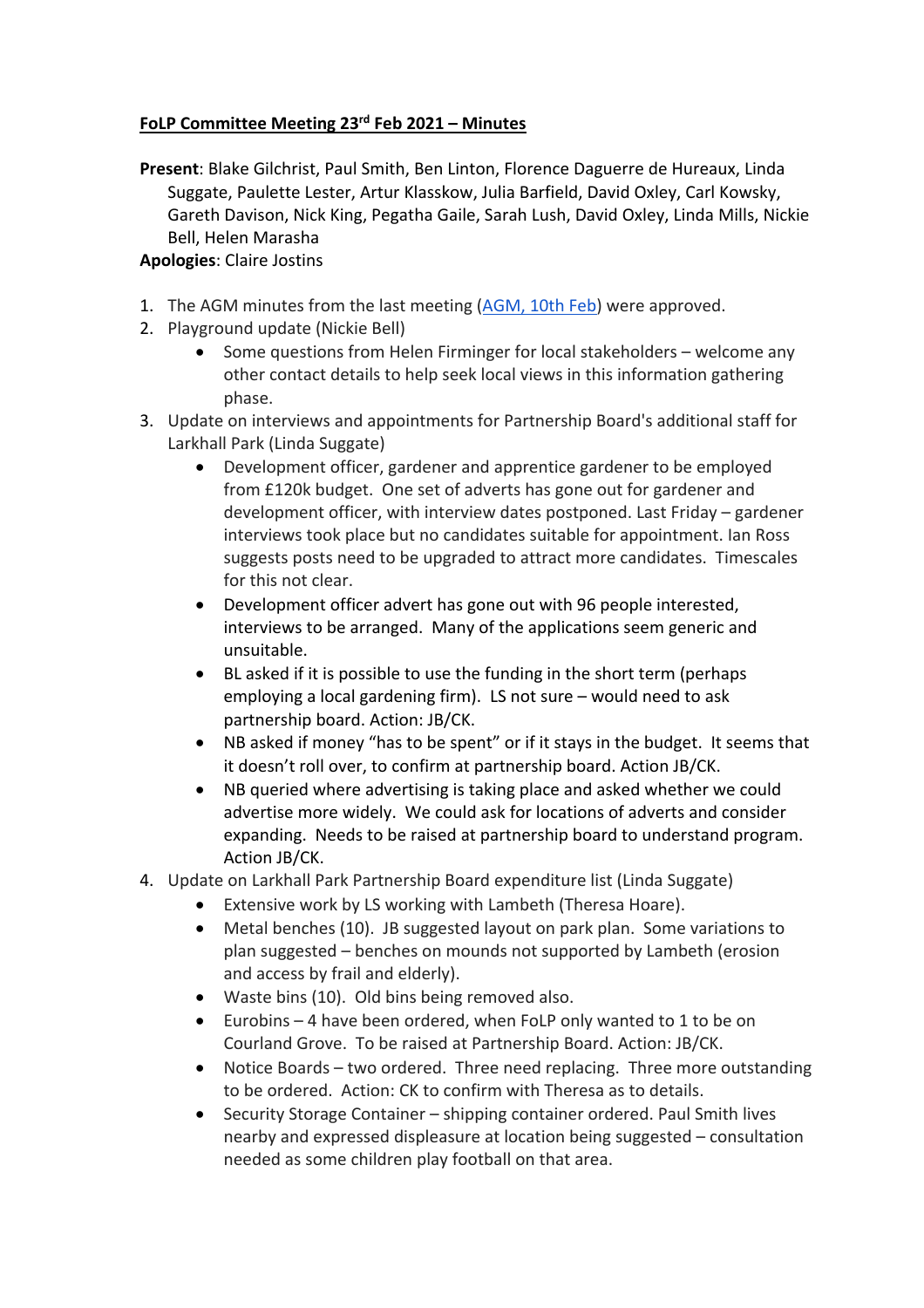- Hedging plants Alex Draper has been advising and met GD and LS on site to discuss. Going out to tender with Ian Boulton and hopeful this should move ahead and form a substantial boundary to community garden area.
- Tools (for community payback and other volunteers) Alex Draper has prepared list and this is very nearly ready to go. PG also made suggestion of further tools for community garden – may need to go to partnership board for funding approval (potentially form next financial year) – thanks to PG for drawing up for further consideration.
- Watering equipment some being ordered. Alex Draper wants the FoLP to work towards a sustainable water plan. This needs further consideration in the future.
- The committee expressed their huge thanks to Linda Suggate for all the work, and Linda wanted to in turn thank all the others who have helped (details to follow from Linda).
- 5. Update on engagement with The Larks gardening group (Linda Mills)
	- About 3 weeks consultation has taken place with many interested parties about 46 people in total. Some group meetings have also taken place. Lot of hopelessness and frustration expressed initially. Everyone wants to be involved. Linda M asked everyone how they would like to move forwards and what solutions they propose. Sore point identified by Sylvie was related to funding. Linda M also raised Sylvie's actions re her mistakes and prepared to offer olive branch. Situation has calmed a lot.
	- Desire to focus on moving forwards, with access to shed and garden clear how will it work.
	- BG has reviewed all the current licences. Lambeth are the owners and managers of the land. The licences that were in place expired. When the recent issues came to light, Lambeth expressed a desire for the FoLP to oversee the garden, with the FoLP signing the licence. The One O Clock club licence grants access to community groups to access.
	- Paul Smith has looked out on garden for 21 years. There is enormous misinformation being put around which needs correcting.
- 6. Access to Community Garden areas and draft Community Garden licence (Blake Gilchrist)
	- There is much more work to be done to understand the situation and this work is ongoing to ensure the community work together jointly.
- 7. Larkhall Park 3 year Management Plan (Carl Kowsky)
	- Kevin Crook would like our comments on the management plan. Action for all to send comments to CK.
- 8. Future FoLP weeding and planting sessions (Linda Suggate)
	- Not able to have any recently for obvious reasons! Keen to restart as soon as possible and will set up program of dates as restrictions lift.
- 9. AOB
	- CP group may be able to restart soon, BL working on this.
	- Next meeting dates BG suggested monthly meetings in the short term. Suggested alternating Monday and Tuesday evenings. Propose 1930 on Mon 22<sup>nd</sup> March, Tuesday 20<sup>th</sup> April, Monday 24<sup>th</sup> May.
	- Petanque sub group being gently formed by BL to bring people together.